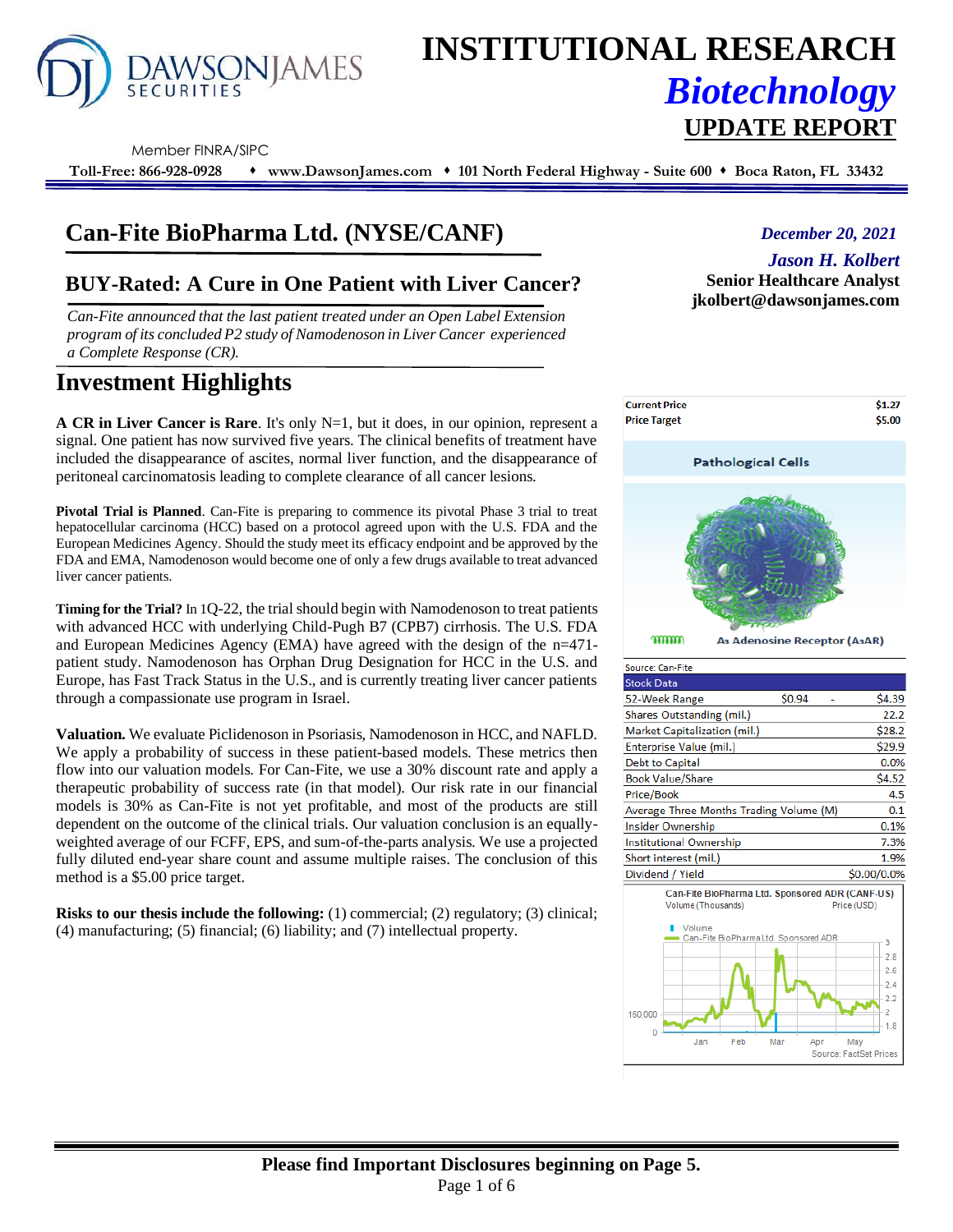

#### **Product Modeling Assumptions**

- 1. We assume the program in RA does not continue but Psoriasis does to a second pivotal trial. If we assume a similar size, cost, and time for the studies, it suggests we could see U.S. top line data in a year from the current trial.
- 2. We assume Can-Fite may partner Piclidenoson (and Namodenoson). For the purpose of our model, we assume a sliding scale royalty at a base of 25% but rising to 30% based on sales levels. In accordance with this assumption, we only moderately increase G&A expenses as the Company is not likely to build a salesforce in this scenario.
- 3. We assume pricing of \$5,000 in the U.S. and \$3,000 in Europe with 2% year on year increases for Piclidenoson in Psoriasis, and the target population is assumed to be high A3AR expressers.
- 4. A probability success factor of 50% to our models for Psoriasis.
- 5. We assume Namodenoson is approved and launches (U.S. and Europe), for late-stage liver cancer in 2024.
- 6. We assume Namodenoson pricing of \$50,000 in the U.S. and \$35,000 in Europe with a 2% y/y increase.
- 7. A probability success factor of 50% is applied to our HCC model-based, which is based on Phase 2 data.
- 8. A probability success factor of 10% to our U.S. and EU models for NAFLD/NASH as the current Phase 2 study is exploratory, and the clinical development pathway for this indication is long and expensive and may require a partner to pay development costs. As such, we believe it's prudent to heavily discount the indication.
- 9. We do not include CF 602 for the ED indication in our model as the product is still in early stages of testing. We assume a partner is needed to move the project into the clinic.
- 10. We do not include any estimates for COVID.

#### **Exhibit 1. Product Market Models**

| Piclidenoson - CF101 (US)                           | 2018E     | 2019E     | 2020E     | 2021E     | 2022E     | 2023E     | 2024E     | 2025E     | 2026E     | 2027E     | 2028E     | 2029E     | 2030E     |
|-----------------------------------------------------|-----------|-----------|-----------|-----------|-----------|-----------|-----------|-----------|-----------|-----------|-----------|-----------|-----------|
| Psoriasis incidence                                 | 7.178.760 | 322.335   | 7.468.782 | 7.618.158 | 7.770.521 | 7.925.931 | 8.084.450 | 8.246.139 | 8,411,061 | 8,579,283 | 8.750.868 | 8,925,886 | 9.104.403 |
| Increase in incidence                               | 2%        | 2%        | 2%        | 2%        | 2%        | 2%        | 2%        | 2%        | 2%        | 2%        | 2%        | 2%        | 2%        |
| Plaque psoriasis (80%)                              | 5.743.008 | 5.857.868 | 5.975.026 | 6.094.526 | 6.216.417 | 6,340,745 | 6.467.560 | 6,596.91  | 6.728.849 | 6.863.426 | 000.695   | 7.140.709 | 7.283.523 |
| Moderate to severe plaque psoriasis (17%)           | 976,311   | 995.838   | 1.015.754 | 1.036.069 | 1.056.79  | 1.077.927 | 1,099,485 | 1.121.475 | 1,143,904 | 1,166,782 | ,190,118  | 1.213.920 | 1.238.199 |
| Patients seeking treatment (84%)                    | 820,102   | 836,504   | 853,234   | 870,298   | 887.704   | 905,458   | 923.568   | 942,039   | 960,880   | 980,097   | 999,699   | 1,019,693 | 1,040,087 |
| <b>Market Penetration</b>                           |           |           |           |           |           | 0.0%      | 3.0%      | 6.0%      | 7.0%      | 8.0%      | 9.0%      | 10.0%     | 11.0%     |
| Patients receiving CF101                            |           |           |           |           |           |           | 27.707    | 56,522    | 67.262    | 78,408    | 89.973    | 101.969   | 114,410   |
| Annual cost of treatment                            |           |           |           |           |           | 5,000 \$  | 5.100     | 5.202     | 5.306     | 5.412 S   | 5.520     | 5.631     | 5.743     |
| Increase in Price                                   |           |           |           |           |           | 2%        | 2%        | 2%        | 2%        | 2%        | 2%        | 2%        | 2%        |
| Revenue ('000)                                      |           |           |           |           |           | $\sim$    | 141,306   | 294.029   | 356,893   | 424.356   | 496.687   | 574.170 S | 657.103   |
| Probability of Success                              |           |           |           |           | 65%       | 65%       | 65%       | 65%       | 65%       | 65%       | 65%       | 65%       | 65%       |
| Total Revenue ('000)                                |           |           |           |           |           |           | 91.849    | 191.119   | 231.980   | 275.831   | 322.846   | 373.211   | 427,117   |
| Source: Company reports and Dawson James Securities |           |           |           |           |           |           |           |           |           |           |           |           |           |

| Piclidenoson - CF101 (EU)                                                                                                        | 2018E        | 2019E        | 2020E        | 2021E        | 2022E                  | 2023E                                               | 2024E                             | 2025E                                | 2026E                                  | 2027E                              | 2028E                                | 2029E                                | 2030E          |
|----------------------------------------------------------------------------------------------------------------------------------|--------------|--------------|--------------|--------------|------------------------|-----------------------------------------------------|-----------------------------------|--------------------------------------|----------------------------------------|------------------------------------|--------------------------------------|--------------------------------------|----------------|
| Psoriasis incidence                                                                                                              | 11,548,440   | 11,779,409   | 12.014.997   | 12,255,297   | 12.500.403             | 12.750.411                                          | 13,005,419                        | 13,265,528                           | 13,530,838                             | 13,801,455                         | 14.077.484                           | 14,359,034                           | 14,646.214     |
| Increase in incidence                                                                                                            | 2%           | 2%           | 2%           | 2%           | 2%                     | 2%                                                  | 2%                                | 2%                                   | 2%                                     | 2%                                 | 2%                                   | 2%                                   | 2%             |
| Plague psoriasis (80%)                                                                                                           | 9.238.752    | 9.423.527    | 9.611.998    | 9.804.238    | 10.000.322             | 10.200.329                                          | 10.404.335                        | 10.612.422                           | 10.824.670                             | 11.041.164                         | 11.261.987                           | 11,487,227                           | 11.716.971     |
| Moderate to severe plaque psoriasis (17%)                                                                                        | 1,570,588    | 1,602,000    | 1,634,040    | 1,666,720    | 1,700,055              | 1,734,056                                           | 1,768,737                         | 1,804,112                            | 1,840,194                              | 1,876,998                          | 1,914,538                            | 1,952,829                            | 1,991,885      |
| Patients seeking treatment (84%)                                                                                                 | 1,319,294    | 1,345,680    | 1,372,593    | 1,400,045    | 1,428,046              | 1,456,607                                           | 1,485,739                         | 1,515,454                            | 1,545,763                              | 1,576,678                          | 1,608,212                            | 1,640,376                            | 1,673,184      |
| <b>Market Penetration</b>                                                                                                        |              |              |              |              |                        | 0.0%                                                | 2.0%                              | 9.0%                                 | 10.0%                                  | 11.0%                              | 12.0%                                | 13.0%                                | 14.0%          |
| Patients receiving CF101                                                                                                         |              |              |              |              |                        |                                                     | 29.715                            | 136,391                              | 154,576                                | 173,435                            | 192,985                              | 213,249                              | 234,246        |
| Price of treatment                                                                                                               |              |              |              |              | s                      | 3.000<br>- \$                                       | 3.060 \$                          | $3,121$ \$                           | $3,184$ \$                             | 3,247<br>s                         | 3.312 S                              | 3.378 S                              | 3.446          |
| Increase in Price                                                                                                                |              |              |              |              |                        | 2%                                                  | 2%                                | 2%                                   | 2%                                     | 2%                                 | 2%                                   | 2%                                   | 2%             |
| Revenue ('000)                                                                                                                   |              |              |              |              | s                      | \$.<br>$\overline{\phantom{a}}$                     | $\mathbf{r}_\mathsf{S}$<br>90.927 | $\mathbf{r}_\mathbf{S}$<br>425.703   | $\mathbf{r}_\mathbf{S}$<br>492.113     | $\mathbf{r}_\mathbf{S}$<br>563,194 | 639,214 5                            | 720.459 S                            | 807,224        |
| Probability of Success                                                                                                           |              |              |              |              | 65%                    | 65%                                                 | 65%                               | 65%                                  | 65%                                    | 65%                                | 65%                                  | 65%                                  | 65%            |
| Total Revenue ('000)                                                                                                             |              |              |              | $\mathbf{s}$ | $\mathbf{s}$<br>$\sim$ | $\mathbf{s}$<br>$\sim$                              | $59,103$ \$                       | 276,707 \$                           | 319,873 \$                             | 366,076 \$                         | 415,489 \$                           | 468.298 \$                           | 524,696        |
| Namodenos on - CF1 02 (US)                                                                                                       | 2018E        | 2019E        | 2020E        | 2021E        | 2022E                  | 2023E                                               | 2024E                             | 2025E                                | 2026E                                  | 2027E                              | 2028E                                | 2029E                                | 20305          |
| Hepatocellular Carcinoma incidence                                                                                               | 42,355       | 43,202       | 44,066       | 44.947       | 45,846                 | 46,763                                              | 47,698                            | 48,652                               | 49.625                                 | 50,618                             | 51,630                               | 52,663                               | 53,716         |
| Increase in incidence                                                                                                            | 2%           | 2%           | 2%           | 2%           | 2%                     | 2%                                                  | 2%                                | 2%                                   | 2%                                     | 2%                                 | 2%                                   | 2%                                   | 2%             |
| % of deaths due to Sorafenib in patients with Barcelona Clinic Liver Cancer stage CHCC (64%)                                     | 27,107       | 27,649       | 28,202       | 28,766       | 29,341                 | 29,928                                              | 30,527                            | 31.137                               | 31,760                                 | 32,395                             | 33,043                               | 33,704                               | 34,378         |
| Market Penetration                                                                                                               |              |              |              |              | 0.0%                   | 0.0%                                                | 1.0%                              | 5.0%                                 | 6.0%                                   | 7.0%                               | 8.0%                                 | 9.0%                                 | 10.0%          |
| Patients receiving CF101                                                                                                         | ×            |              |              |              |                        |                                                     | 305                               | 1,557                                | 1.906                                  | 2,268                              | 2.643                                | 3.033                                | 3,438          |
| Price of treatment                                                                                                               |              |              |              |              | 50,000<br>s<br>2%      | 51,000<br>2%                                        | 52.020<br>s                       | 53,060<br>s                          | 54.122 S<br>2%                         | 55.204 S<br>2%                     | 56,308<br>2%                         | 57,434<br>s<br>2%                    | 58,583<br>2%   |
| <b>Increase</b> in Price                                                                                                         |              |              |              |              | s                      | s                                                   | 2%                                | 2%<br>۰,                             |                                        | i Ts<br>125,185 S                  |                                      | r.                                   |                |
| Revenue ('000)                                                                                                                   |              |              |              |              | a.<br>50%              | $\sim$<br>50%                                       | 15,880<br>s<br>50%                | 82.608<br>s<br>50%                   | 103,135<br>50%                         | 50%                                | 148,848<br>50%                       | 174,220 S<br>50%                     | 201,398<br>50% |
| Probability of Success<br>Total Revenue ('000)                                                                                   |              |              |              |              |                        |                                                     | 7.940                             | 41.304 \$                            | 51,567 \$                              | 62.592 \$                          | 74.424                               | 87,110                               |                |
|                                                                                                                                  |              |              |              |              | ٠                      | ٠                                                   |                                   |                                      |                                        |                                    |                                      |                                      | 100,639        |
| Namodenoson - CF102 (EU)                                                                                                         | 2018E        | 2019E        | 2020E        | 2021E        | 2022E                  | 2023E                                               | 2024E                             | 2025E                                | 2026E                                  | 2027E                              | 2028E                                | 2029E                                | 2030E          |
| Hepatocellular Carcinoma incidence                                                                                               | 54,111       | 55,193       | 56,297       | 57,423       | 58,572                 | 59,743                                              | 60,938                            | 62,157                               | 63,400                                 | 64,668                             | 65,961                               | 67,280                               | 68,626         |
| Increase in incidence<br>% of death occurrence due to Sorafenib in patients with Barcelona Clinic Liver Cancer stage C HCC (64%) | 2%<br>34,631 | 2%<br>35.324 | 2%<br>36,030 | 2%<br>36.751 | 2%<br>37,486           | 2%<br>38.236                                        | 2%<br>39,000                      | 2%<br>39,780                         | 2%<br>40,576                           | 2%<br>41,387                       | 2%<br>42.215                         | 2%<br>43,060                         | 2%<br>43,921   |
| <b>Market Penetration</b>                                                                                                        |              |              |              |              | 0.0%                   | 0.0%                                                | 1.0%                              | 5.0%                                 | 6.0%                                   | 7.0%                               | 8.0%                                 | 9.0%                                 | 10.0%          |
| Patients receiving CF101                                                                                                         |              |              |              |              |                        |                                                     | 609                               | 3,108                                | 3.804                                  | 4,527                              | 5.277                                | 6.055                                | 6,863          |
| Price of treatment                                                                                                               |              |              |              | s            | 35,000<br>-S           | 35,700<br>s                                         | 36.414<br>- 5                     | 37,142 \$                            | 37,885<br>- S                          | 38,643<br>- 5                      | 39.416 S                             | 40,204 \$                            | 41,008         |
| Increase in Price                                                                                                                |              |              |              |              | 2%                     | 2%                                                  | 2%                                | 2%                                   | 2%                                     | 2%                                 | 2%                                   | 2%                                   | 2%             |
| Revenue ('000)                                                                                                                   |              |              |              |              | $r_{\rm s}$<br>s<br>ă. | $\mathbf{r}_\mathbf{S}$<br>$\overline{\phantom{a}}$ | $r_{\rm s}$<br>22.190             | •s.<br>115,432                       | $\mathbf{r}_{\mathsf{S}}$<br>144,115   | 174.927 S                          | $\mathbf{r}_\mathbf{S}$<br>207.993   | $243,445$ \$                         | 281.422        |
| Probability of Success                                                                                                           |              |              |              |              | 50%                    | 50%                                                 | 50%                               | 50%                                  | 50%                                    | 50%                                | 50%                                  | 50%                                  | 50%            |
| <b>Total Revenue ('000)</b>                                                                                                      |              |              |              | $\mathbf{s}$ | <b>S</b><br>×.         | $\mathbf{s}$<br>$\sim$                              | 11.095 \$                         | 57.716 \$                            | 72.057 \$                              | 87,463 \$                          | 103.996 \$                           | 121.722 \$                           | 140,711        |
| Namodenoson - CF102 (US)                                                                                                         | 2018E        | 2019E        | 2020E        | 2021E        | 2022E                  | 2023E                                               | 2024E                             | 2025E                                | 2026E                                  | 2027E                              | 2028E                                | 2029E                                | 2030E          |
| NAFLD/NASH                                                                                                                       | 11,548,440   | 11,779,409   | 12,014,997   | 12,255,297   | 12,500,403             | 12,750,411                                          | 13,005,419                        | 13,265,528                           | 13,530,838                             | 13,801,455                         | 14,077,484                           | 14,359,034                           | 14,646,214     |
| Increase in incidence                                                                                                            | 2%           | 2%           | 2%           | 2%           | 2%                     | 2%                                                  | 2%                                | 2%                                   | 2%                                     | 2%                                 | 2%                                   | 2%                                   | 2%             |
| <b>Market Penetration</b>                                                                                                        |              |              |              |              |                        |                                                     | 0.25%                             | 0.50%                                | 0.75%                                  | 1.00%                              | 1.00%                                | 1.00%                                | 1.00%          |
| Patients receiving CF101                                                                                                         |              |              |              |              |                        |                                                     | 32.514                            | 66,328                               | 101,481                                | 138,015                            | 140,775                              | 143,590                              | 146,462        |
| Price of treatment                                                                                                               |              |              |              |              |                        | s                                                   | 25,000 \$                         | 25,500 \$                            | 26,010 \$                              | 26,530 \$                          | 27,061<br>- S                        | 27,602 \$                            | 28,154         |
| Increase in Price                                                                                                                |              |              |              |              |                        |                                                     | 2%                                | 2%                                   | 2%                                     | 2%                                 | 2%                                   | 2%                                   | 2%             |
| Revenue ('000)                                                                                                                   |              |              |              |              | s                      | s                                                   | $\cdot$ $\cdot$<br>812.839        | $\cdot$ $\cdot$ $\cdot$<br>1.691.355 | $\mathbf{r}_\mathbf{S}$<br>2.639.528   | $3.661.554$ S                      | $\mathbf{r}_\mathbf{S}$<br>3,809,480 | $\mathbf{r}_\mathbf{S}$<br>3.963.383 | 4.123.504      |
| Probability of Success                                                                                                           |              |              |              |              | 10%                    | 10%                                                 | 10%                               | 10%                                  | 10%                                    | 10%                                | 10%                                  | 10%                                  | 10%            |
| <b>Total Revenue ('000)</b>                                                                                                      |              |              |              | $\mathbf{s}$ | $\sim$<br>s            | $\sim$<br>s                                         | 81.284 \$                         | 169.135 \$                           | 263.953 \$                             | 366,155 S                          | 380.948 \$                           | 396,338 \$                           | 412,350        |
| Namodenoson - CF102 (EU-5)                                                                                                       | 2018E        | 2019E        | 2020E        | 2021E        | 2022E                  | 2023E                                               | 2024E                             | 2025E                                | 2026E                                  | 2027E                              | 2028E                                | 2029E                                | 2030E          |
| NAFLD/NASH                                                                                                                       | 11,548,440   | 11,779,409   | 12.014.997   | 12,255,297   | 12,500,403             | 12.750.411                                          | 13,005,419                        | 13,265,528                           | 13,530,838                             | 13,801,455                         | 14,077,484                           | 14,359,034                           | 14,646,214     |
| Increase in incidence                                                                                                            | 2%           | 2%           | 2%           | 2%           | 2%                     | 2%                                                  | 2%                                | 2%                                   | 2%                                     | 2%                                 | 2%                                   | 2%                                   | 2%             |
| <b>Market Penetration</b>                                                                                                        |              |              |              |              |                        |                                                     | 0.00%                             | 0.25%                                | 0.50%                                  | 0.75%                              | 1.00%                                | 1.00%                                | 1.00%          |
| Patients receiving CF101                                                                                                         |              |              |              |              |                        |                                                     |                                   | 33,164                               | 67,654                                 | 103,511                            | 140,775                              | 143,590                              | 146,462        |
| Price of treatment                                                                                                               |              |              |              |              |                        | s                                                   | 20,000 \$                         | 20.400 S                             | 20,808<br>s                            | 21,224 \$                          | 21.649<br>- S                        | 22,082<br>-S                         | 22,523         |
| Increase in Price                                                                                                                |              |              |              |              |                        |                                                     | 2%                                | 2%                                   | 2%                                     | 2%                                 | 2%                                   | 2%                                   | 2%             |
| Revenue ('000)                                                                                                                   |              |              |              |              |                        | s                                                   | $\mathbf{r}_\mathsf{S}$           | 676,542                              | S 1.407.748<br>$\mathbf{r}_\mathbf{S}$ | 2,196,932 S                        | $\cdot$ $\cdot$ $\cdot$<br>3,047,584 | $\mathbf{r}_\mathbf{s}$<br>3,170,707 | 3.298.803      |
| Probability of Success                                                                                                           |              |              |              |              | 10%                    | 10%                                                 | 10%                               | 10%                                  | 10%                                    | 10%                                | 10%                                  | 10%                                  | 10%            |
| <b>Total Revenue ('000)</b>                                                                                                      |              |              |              | $\mathbf{s}$ | $\mathbf{s}$<br>٠      | s                                                   | $\mathbf{s}$                      | 67.654 \$                            | 140.775 \$                             | 219.693 S                          | 304.758 \$                           | 317.071 \$                           | 329,880        |

*Source: Dawson James Securities estimates, company reports*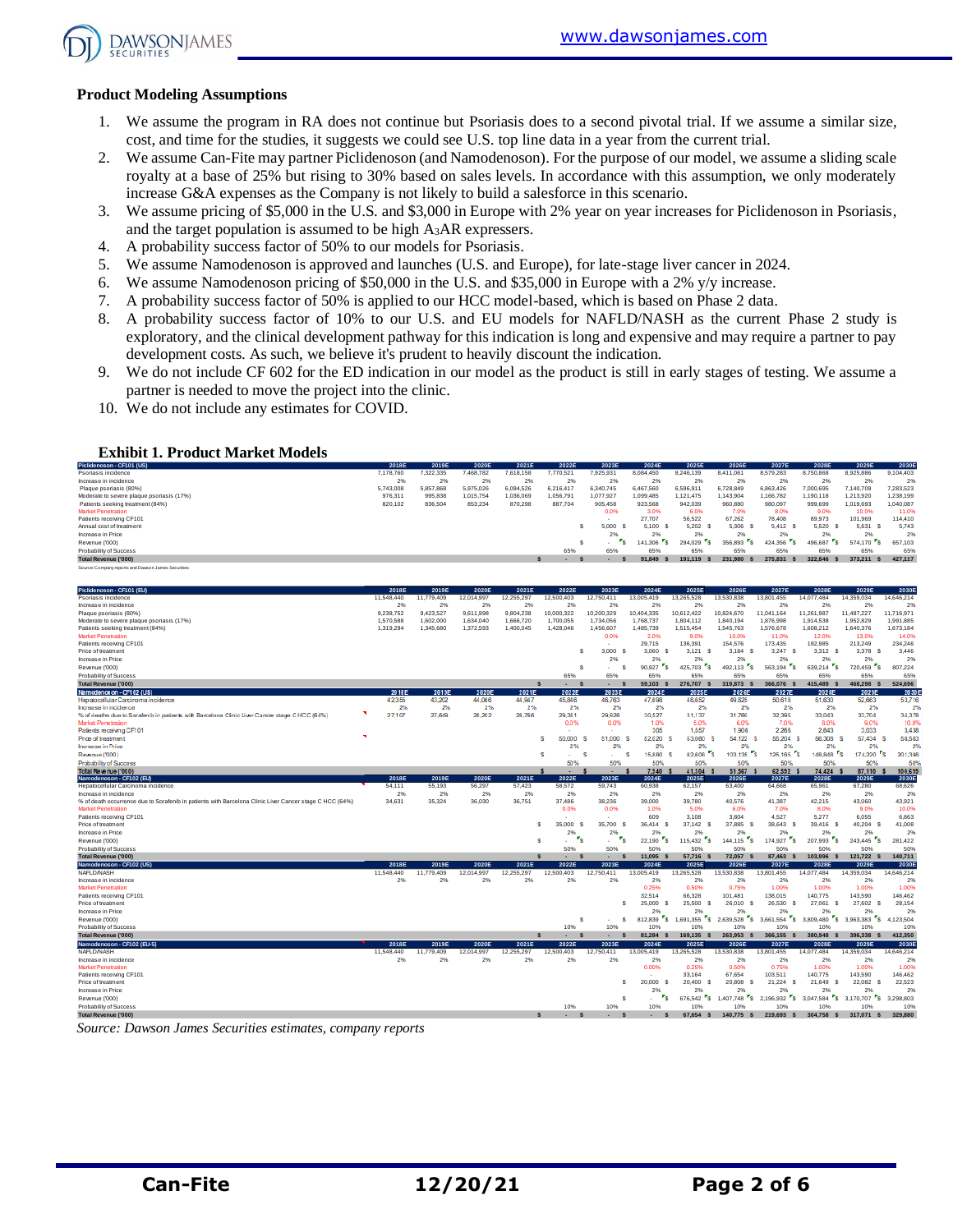

#### **Exhibit 2. Income Statement**

| Can-Fite Biopharma.: Income Statement (\$000)                        |          |                          |          |          |         |                          |          |           |           |                 |                          |         |                          |         |         |           |
|----------------------------------------------------------------------|----------|--------------------------|----------|----------|---------|--------------------------|----------|-----------|-----------|-----------------|--------------------------|---------|--------------------------|---------|---------|-----------|
| .: YE December 31                                                    | 2019A    | 2020A                    | 1Q21A    | 2Q21A    | 3Q21A   | 4Q21E                    | 2021E    | 2022E     | 2023E     | 2024E           | 2025E                    | 2026E   | 2027E                    | 2028E   | 2029E   | 2030E     |
| Revenue:                                                             | 2,032    | 763                      | 148      | 250      | 252     |                          | 650      |           |           |                 |                          |         |                          |         |         |           |
| Piclidenoson (CF-101), Rheumatoid Arthritis U.S.                     |          |                          |          |          |         |                          |          |           |           | ٠               | $\overline{\phantom{a}}$ | $\sim$  | $\overline{\phantom{a}}$ |         | $\sim$  |           |
| Piclidenoson (CF-101), Rheumatoid Arthritis EU                       |          |                          |          |          |         |                          |          |           |           | ÷               | i.                       |         |                          |         | ÷       |           |
|                                                                      |          |                          |          |          |         |                          |          |           |           |                 |                          |         |                          |         |         |           |
| Piclidenoson (CF-101), Psoriasis U.S.                                |          |                          |          |          |         |                          |          |           |           | 91,849          | 191,119                  | 231,980 | 275,831                  | 322,846 | 373,211 | 427,117   |
| Piclidenoson (CF-101), Psoriasis EU                                  |          |                          |          |          |         |                          |          |           |           | 59,103          | 276,707                  | 319,873 | 366,076                  | 415,489 | 468,298 | 524,696   |
| Namodenoson HCC U.S.                                                 |          |                          |          |          |         |                          |          |           |           | 7,940           | 41,304                   | 51,567  | 62,592                   | 74,424  | 87,110  | 100,699   |
| Namodenoson HCC EU                                                   |          |                          |          |          |         |                          |          |           |           | 11,095          | 57,716                   | 72,057  | 87,463                   | 103,996 | 121,722 | 140,711   |
| Namodenoson NASH/NAFLD U.S.                                          |          |                          |          |          |         |                          |          |           |           | 81.284          | 169,135                  | 263,953 | 366,155                  | 380,948 | 396,338 | 412,350   |
| Namodenoson NASH/NAFLD EU                                            |          |                          |          |          |         |                          |          |           |           |                 | 67,654                   | 140,775 | 219.693                  | 304,758 | 317,071 | 329,880   |
| <b>Total Product Sales</b>                                           | 2.032    | 763                      | 148      | 250      | 252     |                          | 650      |           |           | 158.892         | 509.130                  | 603.421 | 704.499                  | 812,760 | 928,618 | 1.052.512 |
| Milestone From Gebro Holdings                                        |          |                          |          |          |         |                          |          |           |           |                 |                          |         |                          |         |         |           |
| Piclidenoson (CF-101), Rheumatoid Arthritis U.S.                     |          |                          |          |          |         |                          |          |           |           |                 |                          |         |                          |         |         |           |
|                                                                      |          |                          |          |          |         |                          |          |           |           |                 |                          |         |                          |         |         |           |
| <b>Royalty Rate from Global Partnership</b>                          |          |                          |          |          |         |                          |          |           |           |                 |                          |         |                          |         |         |           |
| Piclidenoson (CF-101), Rheumatoid Arthritis EU                       |          |                          |          |          |         |                          |          |           |           |                 |                          |         |                          |         |         |           |
| <b>Royalty Rate from Global Partnership</b>                          |          |                          |          |          |         |                          |          |           |           |                 |                          |         |                          |         |         |           |
| Piclidenoson (CF-101), Psoriasis U.S.                                |          |                          |          |          |         |                          |          |           |           | 22.962          | 47.780                   | 57,995  | 68,958                   | 80.712  | 93,303  | 106,779   |
| <b>Royalty Rate from Global Partnership</b>                          |          |                          |          |          |         |                          |          |           |           | 39 <sup>°</sup> | 179                      | 18%     | 19%                      | 19%     | 20%     | 20%       |
| Piclidenoson (CF-101), Psoriasis EU                                  |          |                          |          |          |         |                          |          |           |           | 22.962          | 47,780                   | 57,995  | 68,958                   | 80,712  | 93,303  | 106,779   |
| <b>Royalty Rate from Global Partnership</b>                          |          |                          |          |          |         |                          |          |           |           | 39%             | 17%                      | 18%     | 19%                      | 19%     | 20%     | 20%       |
| Namodenoson HCC U.S.                                                 |          |                          |          |          |         |                          |          |           |           | 1.985           | 10,326                   | 12,892  | 15,648                   | 18,606  | 21,777  | 25,175    |
|                                                                      |          |                          |          |          |         |                          |          |           |           | 25%             | 25%                      | 25%     |                          | 25%     | 25%     | 25%       |
| <b>Royalty Rate from Global Partnership</b>                          |          |                          |          |          |         |                          |          |           |           |                 |                          |         | $25^{\circ}$             |         |         |           |
| Namodenoson HCC EU                                                   |          |                          |          |          |         |                          |          |           |           | 2.774           | 14,429                   | 18,014  | 23,615                   | 28,079  | 32,865  | 37,992    |
| <b>Royalty Rate from Global Partnership</b>                          |          |                          |          |          |         |                          |          |           |           | 25%             | 25%                      | 25%     | 27 <sup>o</sup>          | 27%     | 27%     | 27%       |
| Namodenoson NASH/NAFLD U.S.                                          |          |                          |          |          |         |                          |          |           |           | 20,321          | 42,284                   | 65,988  | 93,223                   | 96,989  | 100,908 | 104,984   |
| <b>Royalty Rate from Global Partnership</b>                          |          |                          |          |          |         |                          |          |           |           | 25%             | 25%                      | 25%     | 25 <sup>o</sup>          | 25%     | 25%     | 25%       |
| Namodenoson NASH/NAFLD EU                                            |          |                          |          |          |         |                          |          |           |           |                 | 16,914                   | 35,194  | 54,923                   | 76,190  | 79,268  | 82,470    |
| <b>Royalty Rate from Global Partnership</b>                          |          |                          |          |          |         |                          |          |           |           |                 | 25%                      | 25%     | 25%                      | 25%     | 25%     | 25%       |
|                                                                      |          |                          |          |          |         |                          |          |           |           |                 |                          |         |                          |         |         |           |
|                                                                      |          |                          |          |          |         |                          |          |           |           |                 |                          |         |                          |         |         |           |
| Total royalties, collaborative revenue                               |          |                          |          |          |         |                          |          |           |           |                 |                          |         |                          |         |         |           |
| <b>Total Revenue</b>                                                 | 2,032    | 763                      | 148      | 250      | 252     | <b>Card</b>              | 650      | .         | -41       | 71,004          | 179,512                  | 248,078 | 325,325                  | 381,287 | 421,423 | 464,180   |
|                                                                      |          |                          |          |          |         |                          |          |           |           |                 |                          |         |                          |         |         |           |
| Expenses:                                                            |          |                          |          |          |         |                          |          |           |           |                 |                          |         |                          |         |         |           |
| Partnership Costs including COGS                                     |          | $\overline{\phantom{a}}$ |          |          |         |                          |          |           | ٠         | 7,945           | 25,457                   | 30,171  | 35,225                   | 40,638  | 46,431  | 52,626    |
| %COGS                                                                |          |                          |          |          |         |                          |          | 5%        | 5%        | 5%              | 5%                       | 5%      | 5%                       | 5%      | 5%      | 5%        |
| Research and Development                                             | 10,976   | 11.951                   | 1.303    | 2,507    | 2.940   |                          | 6.750    | 6,885     | 7,023     | 7.163           | 7,306                    | 7,453   | 7,602                    | 7,754   | 7,909   | 8,067     |
| %R&D                                                                 |          |                          |          |          |         |                          |          |           |           |                 |                          |         |                          |         |         |           |
| General and Administrative                                           |          |                          |          | 876      | 818     |                          | 2.710    |           |           | 12,600          |                          |         | 14.586                   |         |         |           |
|                                                                      | 3,059    | 2,951                    | 1,016    |          |         |                          |          | 8,000     | 12,000    |                 | 13,230                   | 13,892  |                          | 15,315  | 16,081  | 16,885    |
| %SG&A                                                                |          |                          |          |          |         |                          |          |           |           |                 |                          |         |                          |         |         |           |
|                                                                      |          |                          |          |          |         |                          |          |           |           |                 |                          |         |                          |         |         |           |
| <b>Total Expenses</b>                                                | 14.035   | 14.902                   | 2,319    | 3.383    | 3,758   | $\sim$                   | 9,460    | 14.885    | 19,023    | 27,708          | 45,993                   | 51,515  | 57,413                   | 63,707  | 70,421  | 77,578    |
| Operating Income (Loss)                                              | (12,003) | (14, 139)                | (2, 171) | (3, 133) | (3,506) | $\overline{\phantom{a}}$ | (8, 810) | (14, 885) | (19, 023) | 43,296          | 133,519                  | 196,563 | 267,913                  | 317,580 | 351,002 | 386,602   |
| Finance expenses                                                     | 693      |                          |          |          |         |                          |          |           |           |                 |                          |         |                          |         |         |           |
| Finance income                                                       | 3,109    | (304)                    | 293      | (86)     | 103     |                          | 310      |           |           |                 |                          |         |                          |         |         |           |
|                                                                      |          |                          |          |          |         |                          |          |           |           |                 |                          |         |                          |         |         |           |
| <b>Total Other Income</b>                                            | 2,416    | (304)                    | 293      | (86)     | 103     |                          | 310      |           |           |                 |                          |         |                          |         |         |           |
| <b>Pretax Income</b>                                                 | (9,587)  | (13, 835)                | (1,878)  | (3,047)  | (3,609) | A.                       | (9, 120) | (14, 885) | (19, 023) | 43,296          | 133,519                  | 196,563 | 267,913                  | 317,580 | 351,002 | 386,602   |
|                                                                      |          |                          |          |          |         |                          |          |           |           |                 |                          |         |                          |         |         |           |
| Taxes on income                                                      |          |                          |          |          |         |                          |          |           |           |                 |                          |         |                          |         |         |           |
| Adjustments arising from translating financial statements of foreign |          | (715)                    |          |          |         |                          |          |           |           | 2,165           | 10,682                   | 23,588  | 66,978                   | 95,274  | 112,321 | 131,445   |
| operations                                                           |          |                          |          |          |         |                          |          |           |           |                 |                          |         |                          |         |         |           |
| Remeasurement loss from defined benefit plans                        |          |                          |          |          |         |                          |          |           |           |                 |                          |         |                          |         |         |           |
| <b>Tax Rate</b>                                                      |          |                          |          |          |         |                          |          |           |           | 59              |                          | 12%     | 25 <sup>c</sup>          |         | 32%     | 34%       |
| <b>GAAP Net Income (Loss)</b>                                        | (9,587)  | (14.443)                 | (1,878)  | (3.047)  | (3,609) | 14.1                     | (9, 120) | (14, 885) | (19,023)  | 43.296          | 133.519                  | 196.563 | 267,913                  | 317,580 | 351,002 | 386,602   |
|                                                                      |          |                          |          |          |         |                          |          |           |           |                 |                          |         |                          |         |         |           |
| <b>Total comprehensive loss</b>                                      | (9,587)  | (15, 158)                | (1,878)  | (3,047)  | (3,609) | <b>A</b>                 | (9, 120) | (14, 885) | (19,023)  | 45,461          | 122,838                  | 172,976 | 200,934                  | 222,306 | 238.682 | 255,157   |
|                                                                      |          |                          |          |          |         |                          |          |           |           |                 |                          |         |                          |         |         |           |
| <b>GAAP-EPS</b>                                                      | (1.77)   | (1.02)                   | (0.11)   | (0.16)   | (0.16)  | A.                       | (0.43)   | (0.30)    | (0.38)    | 0.86            | 2.63                     | 3.86    | 5.24                     | 6.19    | 6.82    | 7.48      |
| GAAP-EPS (Dil)                                                       | (1.35)   | (0.48)                   | (0.06)   | (0.05)   | (0.16)  | $\sim$                   | (0.21)   | (0.19)    | (0.24)    | 0.54            | 1.65                     | 2.41    | 3.28                     | 3.87    | 4.26    | 4.67      |
| Wgtd Avg ADR Shrs (Bas) - '000s                                      | 5,833    | 17,191                   | 17,191   | 19,091   | 22,192  | 30,000                   | 22,118   | 50,075    | 50,276    | 50,477          | 50,679                   | 50,882  | 51,086                   | 51,291  | 51,496  | 51,703    |

*Source: Dawson James Securities estimates, company reports*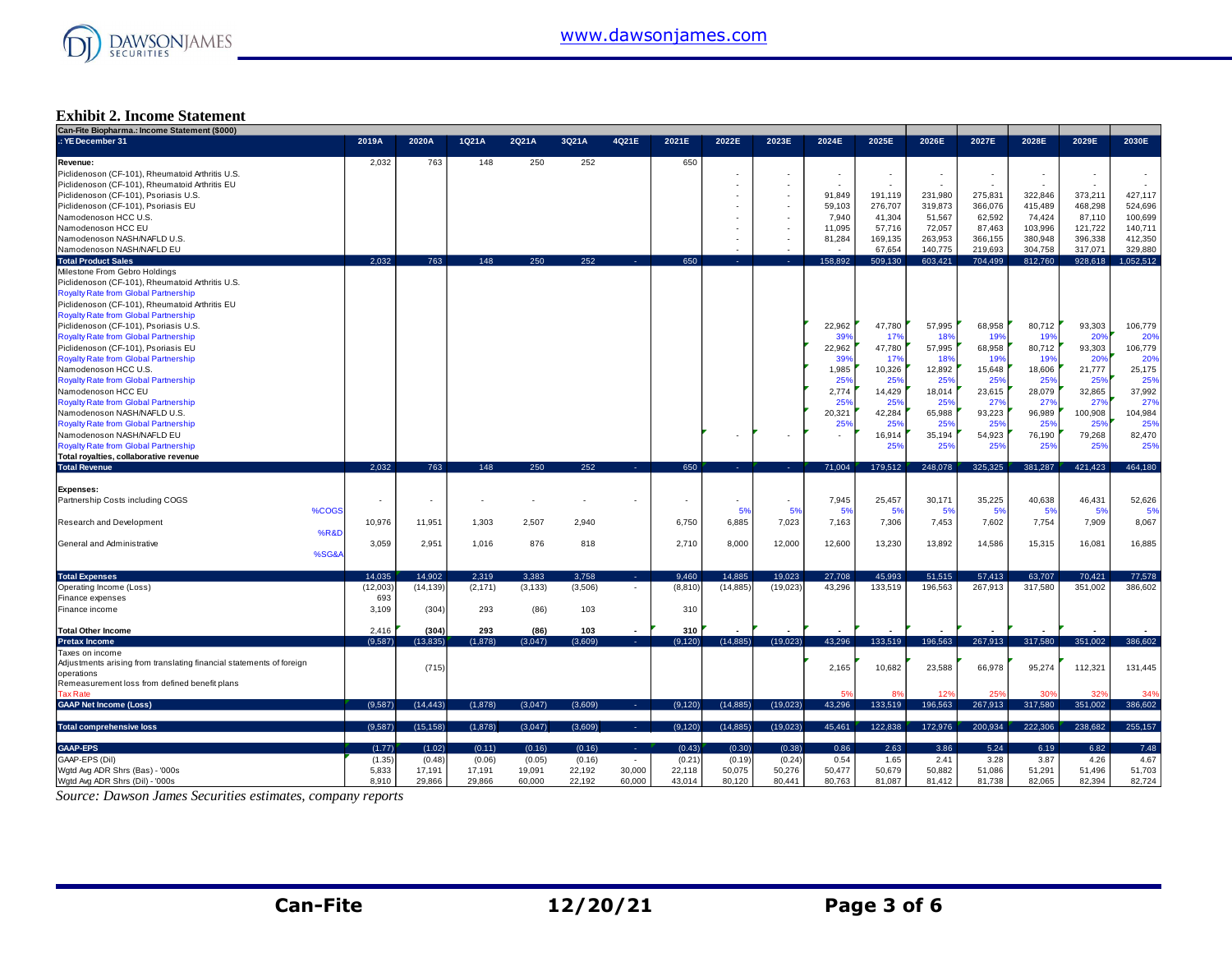

#### **Risk Analysis**

In addition to the typical risks associated with development stage specialty pharmaceutical companies, potential risks specific to Can-Fite are as follows:

**Financial risk.** The Company may need to raise capital in the marketplace, and there can be no assurances that the Company will be able to successfully raise capital and/or do so on favorable terms.

**Clinical and regulatory risk**. Lead products must start and complete clinical trials. Trials may not produce results sufficient for regulatory approval.

**Partnership risk.** Can-Fite may seek partnerships for clinical development support and commercialization. We have no specific knowledge of any discussions with possible partners today, and there can be no assurances that the Company will be able to secure a favorable partnership.

**Commercial risk.** There are no assurances that the Company will be able to secure favorable pricing, commercially launch products, and achieve significant market share to become profitable.

**Legal and intellectual property risk.** The Company may have to defend its patents and technical know-how, and there can be no assurances that the patents will not be infringed or will be held as valid if challenged, and or that the Company may infringe on third parties' patents.

#### **Important Disclosures:**

#### **Price Chart:**



Price target and rating changes over the past three years:

Initiated – Buy – December 13, 2018 – Price Target \$7

Update – Buy – March 26, 2019 – Price Target \$6

Update – Buy – May 21, 2019 – Price Target \$9 (adjusted down after reverse stock split).

- Update Buy August 7, 2019 Price Target \$9
- Update Buy September 11, 2019 Price Target \$9
- Update Buy September 18, 2019 Price Target \$9
- Update Buy September 23, 2019 Price Target \$9
- Update Buy October 15, 2019 Price Target \$9
- Update Buy October 31, 2019 Price Target \$9
- Update Buy November 4, 2019 Price Target \$9
- Update Buy December 2, 2019 Price Target \$9 Update – Buy – December 11, 2019 – Price Target \$9
- Update Buy February 3, 2020 Price Target \$9
- Update Buy February 19, 2020 Price Target \$9
- Update Buy March 5, 2020 Price Target \$9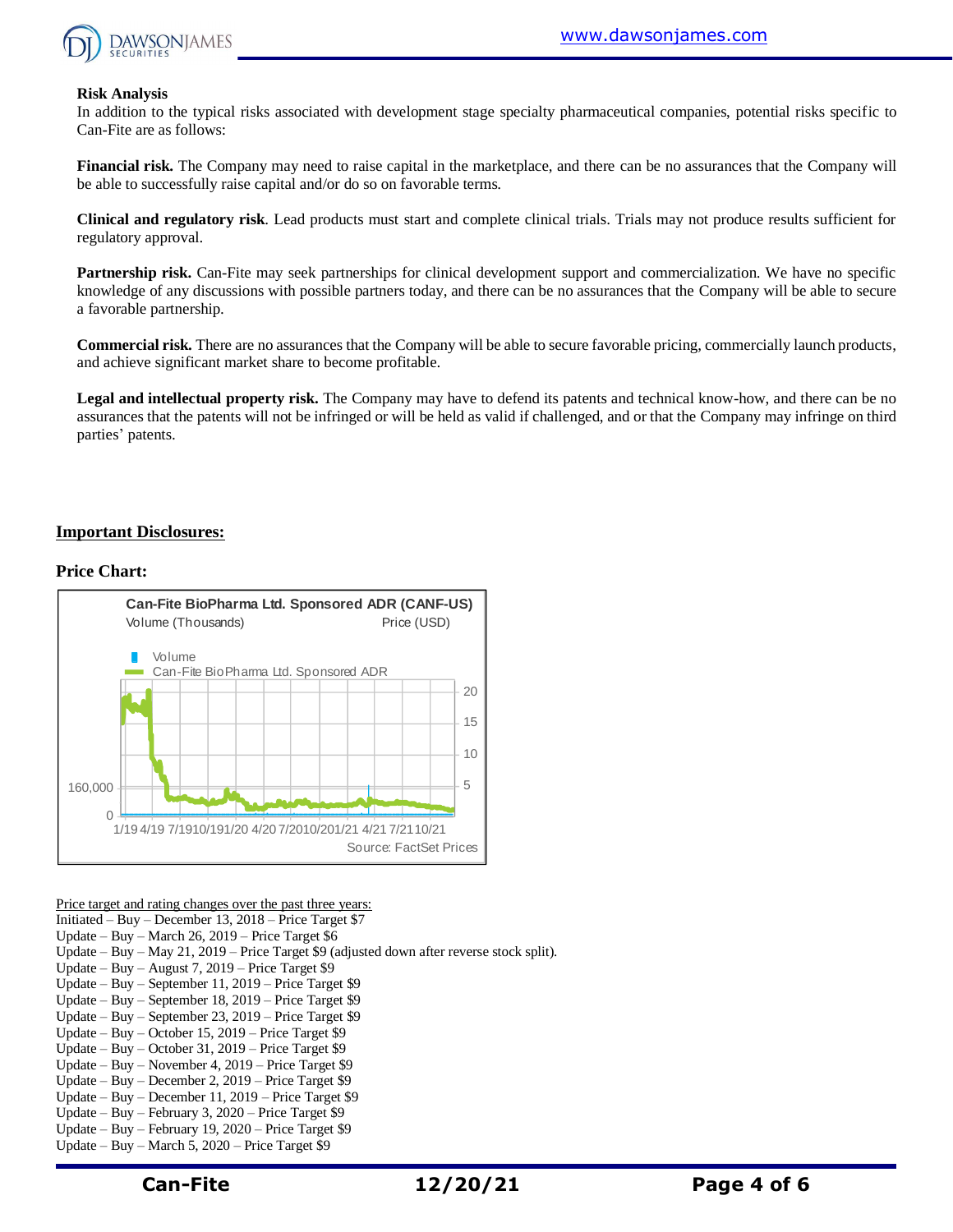

Update – Buy – April 13, 2020 – Price Target \$9 Update – Buy – April 20, 2020 – Price Target \$9 Update – Buy – May 19, 2020 – Price Target \$9 Update – Buy – June 1, 2020 – Price Target \$9 Update – Buy – June 9, 2020 – Price Target \$9 PT Change – Buy – June 10, 2020 – Price Target lowered from \$9 to \$7.0 Update – Buy – June  $30, 2020$  – Price Target \$7 Update – Buy – July 30, 2020 – Price Target \$7 Update – Buy – August 31, 2020 – Price Target \$7 PT Change – Buy – October 6, 2020 – Price Target \$5 Update – Buy – November 16, 2020 – Price Target \$5 Update – Buy – December 1, 2020 – Price Target \$5 Update – Buy – January 25, 2021 – Price Target \$5 Update – Buy – February 23, 2021 – Price Target \$5 Update – Buy – March 5, 2021 – Price Target \$5 Update – Buy – March 29, 2021 – Price Target \$5 Update – Buy – April 22, 2021 – Price Target \$5 Update – Buy – April 29, 2021 – Price Target \$5 Update – Buy – May 27, 2021 – Price Target \$5 Update – Buy – June 4, 2021 – Price Target \$5 Update – Buy – July 8, 2021 – Price Target \$5 Update – Buy – August 27, 2021 – Price Target  $$5$ Update – Buy – December 7, 2021 – Price Target \$5 Update – Buy – December 20, 2021 – Price Target \$5

Dawson James Securities, Inc. (the "Firm") is a member of the Financial Industry Regulatory Authority ("FINRA") and the Securities Investor Protection Corporation ("SIPC").

The Firm does not make a market in the securities of the subject Company (s). The Firm has NOT engaged in investment banking relationships with CANF in the prior twelve months, as a manager or co-manager of a public offering and has NOT received compensation resulting from those relationships. The Firm may seek compensation for investment banking services in the future from the subject Company (s). The Firm has NOT received other compensation from the subject Company (s) in the last 12 months for services unrelated to managing or co-managing of a public offering.

Neither the research analyst(s) whose name appears on this report nor any member of his (their) household is an officer, director or advisory board member of these companies. The Firm and/or its directors and employees may own securities of the Company (s) in this report and may increase or decrease holdings in the future. As of November 30, 2021, the Firm as a whole did not beneficially own 1% or more of any class of common equity securities of the subject company(s) of this report. The Firm, its officers, directors, analysts or employees may affect transactions in and have long or short positions in the securities (or options or warrants related to those securities) of the Company (s) subject to this report. The Firm may affect transactions as principal or agent in those securities.

Analysts receive no direct compensation in connection with the Firm's investment banking business. All Firm employees, including the analyst(s) responsible for preparing this report, may be eligible to receive non-product or service-specific monetary bonus compensation that is based upon various factors, including total revenues of the Firm and its affiliates as well as a portion of the proceeds from a broad pool of investment vehicles consisting of components of the compensation generated by investment banking activities, including but not limited to shares of stock and/or warrants, which may or may not include the securities referenced in this report.

Although the statements in this report have been obtained from and are based upon recognized statistical services, issuer reports or communications, or other sources that the Firm believes to be reliable, we cannot guarantee their accuracy. All opinions and estimates included in this report constitute the analyst's judgment as of the date of this report and are subject to change without notice.

### **Information about risks can be found in the "RISK ANALYSIS" section of this report.**

The securities of the Company discussed in this report may be unsuitable for investors depending on their specific investment objectives and financial position. This report is offered for informational purposes only and does not constitute an offer or solicitation to buy or sell any securities discussed herein in any jurisdiction where such would be prohibited. Additional information is available upon request.